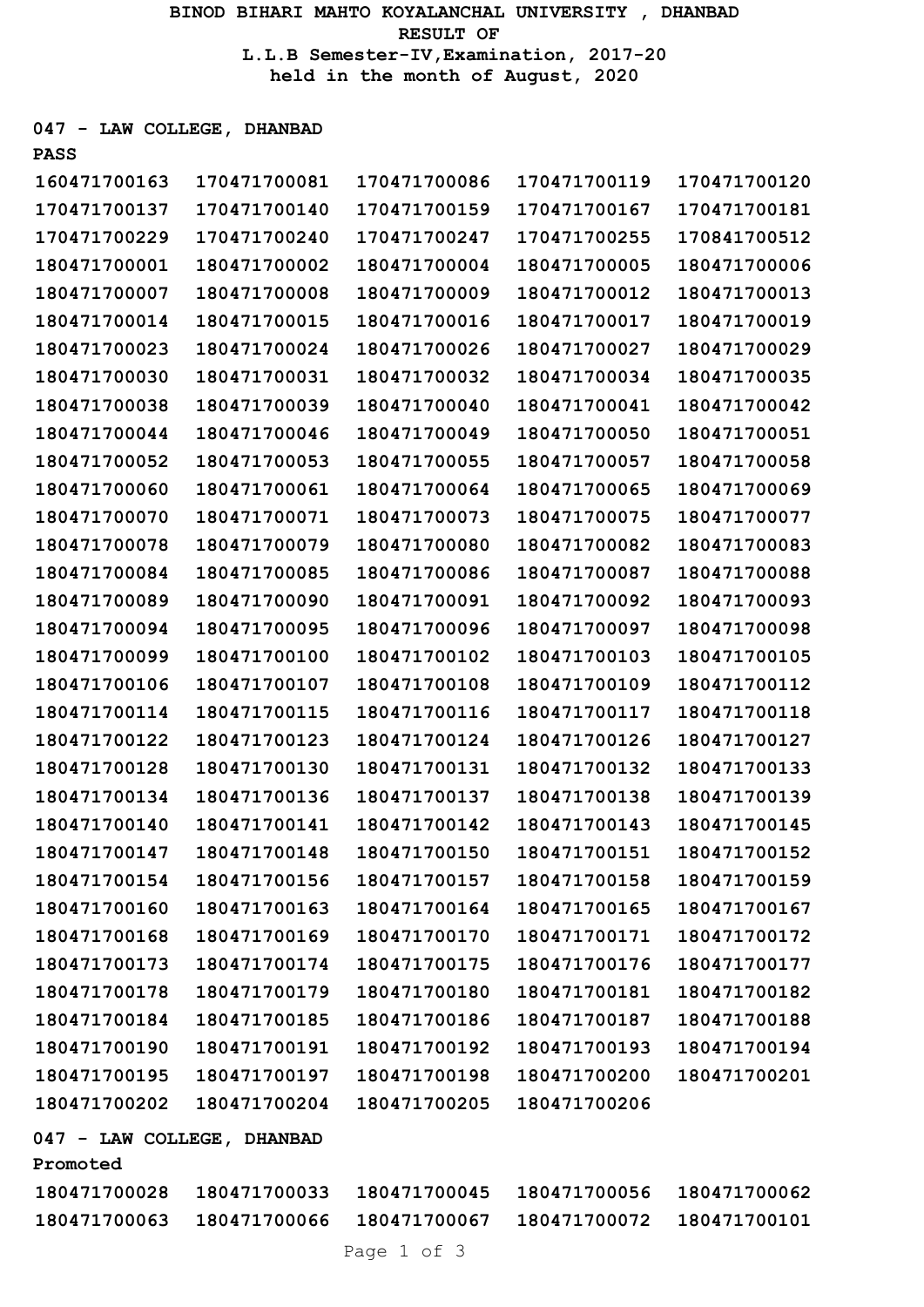BINOD BIHARI MAHTO KOYALANCHAL UNIVERSITY , DHANBAD RESULT OF L.L.B Semester-IV,Examination, 2017-20 held in the month of August, 2020